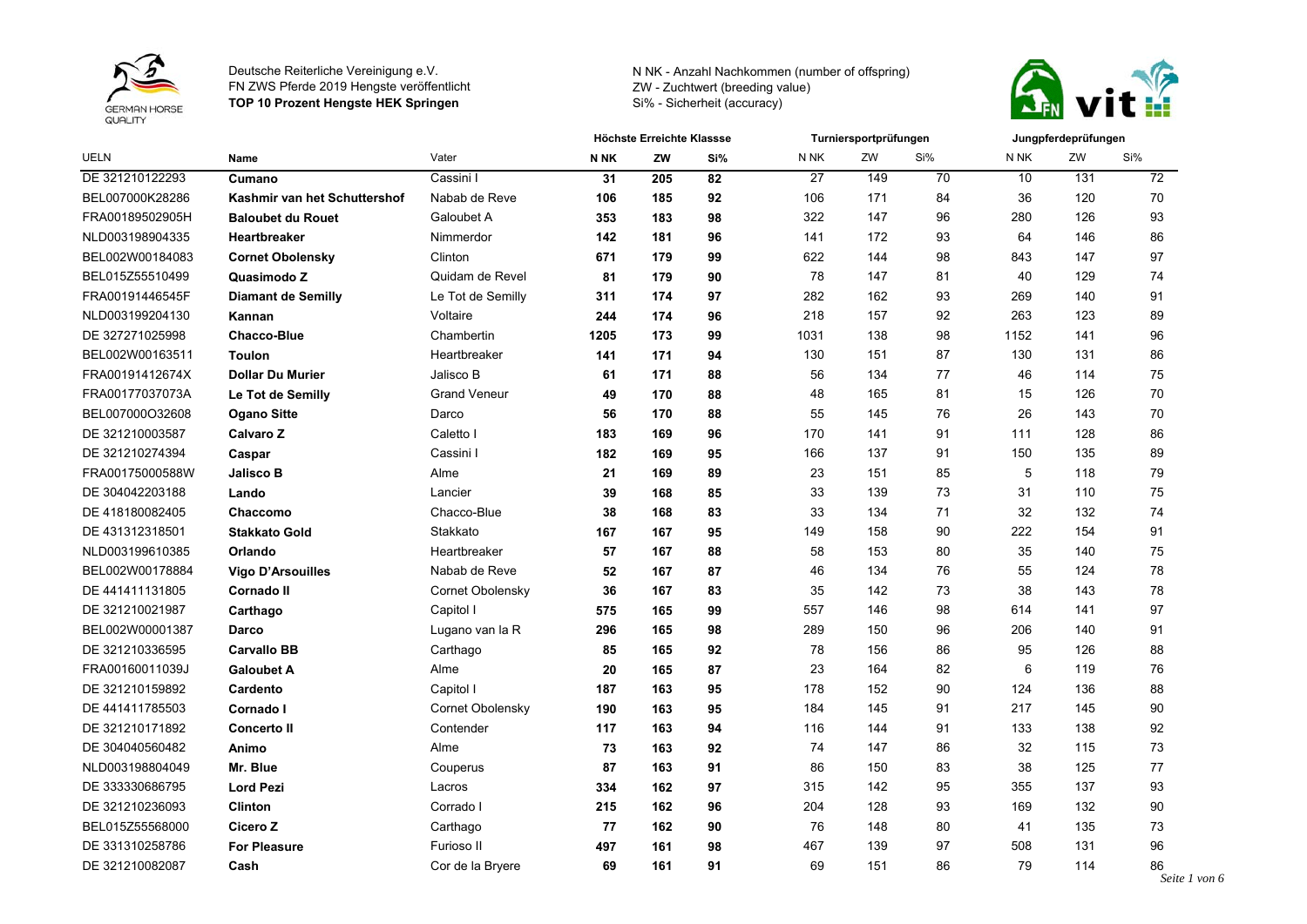



|                 | <b>Name</b>               | Vater              | Höchste Erreichte Klassse |     |     | Turniersportprüfungen |     |     | Jungpferdeprüfungen |     |     |
|-----------------|---------------------------|--------------------|---------------------------|-----|-----|-----------------------|-----|-----|---------------------|-----|-----|
| <b>UELN</b>     |                           |                    | N <sub>NK</sub>           | ZW  | Si% | N <sub>NK</sub>       | ZW  | Si% | N NK                | ZW  | Si% |
| FRA00182613446A | <b>Quick Star</b>         | Galoubet A         | 260                       | 160 | 97  | 252                   | 161 | 95  | 230                 | 119 | 92  |
| DE 304040000893 | Andiamo Z                 | Animo              | 88                        | 160 | 91  | 85                    | 136 | 82  | 58                  | 99  | 71  |
| DE 343433687389 | Zandor (Zandor Z)         | Zeus (Nurzeus)     | 55                        | 160 | 87  | 54                    | 138 | 79  | 44                  | 107 | 75  |
| BEL002W00106995 | Nabab de Reve             | Quidam de Revel    | 206                       | 159 | 96  | 197                   | 125 | 91  | 180                 | 112 | 87  |
| DE 321210016878 | <b>Chin Chin</b>          | Constant           | 87                        | 159 | 93  | 79                    | 141 | 89  | 61                  | 135 | 87  |
| DE 433331649401 | Carinue                   | Carthago           | 53                        | 159 | 88  | 43                    | 119 | 77  | 51                  | 128 | 79  |
| DE 421000268101 | Carinjo                   | Cascavelle         | 138                       | 158 | 94  | 124                   | 131 | 89  | 137                 | 127 | 90  |
| BEL002W00229941 | Eldorado van de Zeshoek   | Clinton            | 104                       | 158 | 92  | 95                    | 128 | 83  | 94                  | 136 | 79  |
| DE 441411627205 | <b>Comme il faut</b>      | Cornet Obolensky   | 218                       | 157 | 96  | 196                   | 149 | 91  | 312                 | 145 | 92  |
| BEL002W00162552 | Tangelo van de Zuuthoeve  | Narcos II          | 106                       | 156 | 92  | 103                   | 138 | 83  | 87                  | 133 | 77  |
| DE 321210111681 | <b>Achill-Libero H</b>    | Landgraf I         | 153                       | 155 | 95  | 153                   | 133 | 93  | 142                 | 123 | 91  |
| DE 321210208399 | Casall                    | Caretino           | 854                       | 154 | 99  | 679                   | 125 | 97  | 973                 | 137 | 97  |
| DE 421000257600 | <b>Contact Me</b>         | Carthago           | 91                        | 154 | 92  | 75                    | 139 | 84  | 86                  | 117 | 84  |
| DE 331319773688 | Lux                       | Lord Calando       | 168                       | 153 | 96  | 166                   | 142 | 93  | 130                 | 126 | 91  |
| DE 321210134095 | <b>Chellano Z</b>         | Contender          | 110                       | 153 | 93  | 108                   | 154 | 87  | 67                  | 130 | 79  |
| NLD003198200009 | Ahorn                     | Nimmerdor          | 61                        | 153 | 92  | 65                    | 134 | 88  | 26                  | 107 | 80  |
| NLD003199806577 | <b>Douglas (Rousse</b>    | Darco              | 73                        | 153 | 89  | 72                    | 134 | 81  | 63                  | 143 | 84  |
| DE 331310099892 | <b>Grandilot</b>          | Grandeur           | 38                        | 153 | 85  | 38                    | 132 | 77  | 38                  | 128 | 81  |
| DE 321210057599 | Livello                   | Limbus             | 41                        | 153 | 84  | 37                    | 132 | 74  | 53                  | 124 | 84  |
| DE 421000203303 | Asca                      | Askari             | 33                        | 153 | 82  | 33                    | 141 | 72  | 41                  | 134 | 72  |
| DE 321210021688 | Cassini I                 | Capitol I          | 1128                      | 152 | 99  | 969                   | 130 | 98  | 1210                | 133 | 98  |
| DE 321210403798 | Quintero                  | Quantum            | 283                       | 152 | 97  | 245                   | 134 | 94  | 280                 | 125 | 93  |
| DE 321210259098 | <b>Cash and Carry</b>     | Cash               | 125                       | 152 | 94  | 112                   | 129 | 88  | 131                 | 112 | 89  |
| FRA00182604507R | <b>Quidam de Revel</b>    | Jalisco B          | 629                       | 151 | 99  | 574                   | 130 | 98  | 578                 | 119 | 97  |
| DE 321210615475 | <b>Capitol I</b>          | Capitano           | 329                       | 151 | 98  | 401                   | 131 | 98  | 363                 | 129 | 97  |
| DE 321210036089 | Cento                     | Capitol I          | 497                       | 151 | 98  | 471                   | 133 | 97  | 486                 | 132 | 94  |
| DE 321210031490 | Lord Z                    | Lord               | 311                       | 151 | 97  | 292                   | 134 | 94  | 290                 | 126 | 89  |
| DE 433330837506 | <b>Congress</b>           | Cornet Obolensky   | 67                        | 151 | 89  | 64                    | 136 | 81  | 77                  | 132 | 85  |
| FRA00191453919Q | <b>Dollar Dela Pierre</b> | Quidam de Revel    | 58                        | 151 | 88  | 55                    | 131 | 76  | 37                  | 115 | 74  |
| DE 304044680592 | Padarco van het Hertsveld | Darco              | 50                        | 151 | 87  | 50                    | 133 | 79  | 46                  | 115 | 76  |
| DE 304042845186 | Jus de Pomme              | Primo des Bruyeres | 20                        | 151 | 82  | 20                    | 141 | 73  | 12                  | 104 | 70  |
| DE 321210218393 | Clearway                  | Capitol I          | 556                       | 150 | 98  | 473                   | 136 | 96  | 513                 | 132 | 94  |
| DE 418180274004 | Chap                      | Cellestial         | 133                       | 150 | 94  | 129                   | 118 | 88  | 147                 | 140 | 88  |
| DE 321210246497 | Coupe de Coeur            | Calido I           | 134                       | 150 | 94  | 119                   | 128 | 88  | 144                 | 134 | 88  |
| DE 421000004703 | Canturano I               | Canturo            | 127                       | 150 | 93  | 118                   | 126 | 87  | 123                 | 138 | 87  |
| NLD003198404140 | Concorde                  | Voltaire           | 205                       | 149 | 97  | 205                   | 152 | 94  | 109                 | 126 | 85  |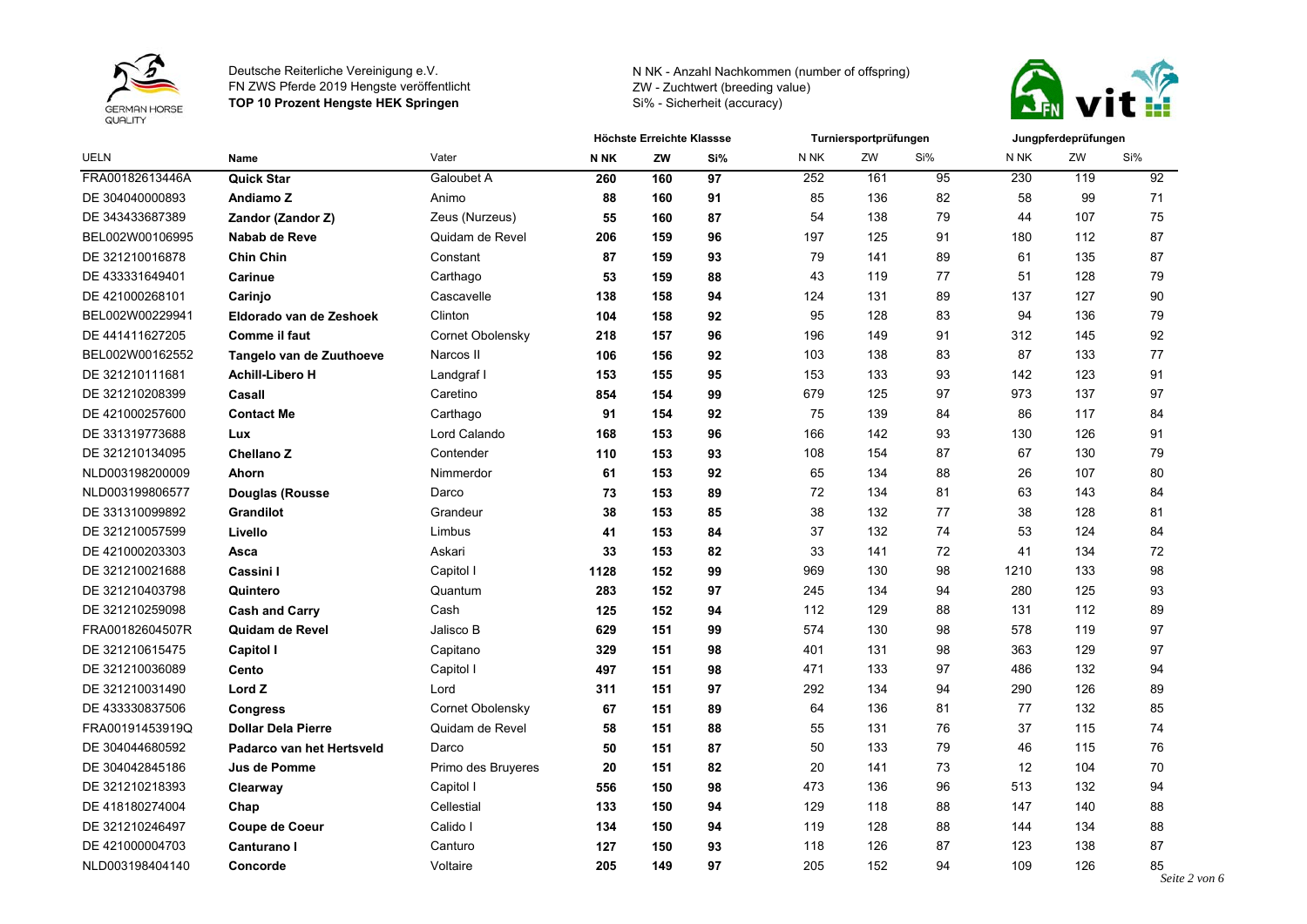



| <b>UELN</b>     | <b>Name</b>           |                          | Höchste Erreichte Klassse |     |     | Turniersportprüfungen |     |     | Jungpferdeprüfungen |     |     |
|-----------------|-----------------------|--------------------------|---------------------------|-----|-----|-----------------------|-----|-----|---------------------|-----|-----|
|                 |                       | Vater                    | <b>NNK</b>                | ZW  | Si% | N NK                  | ZW  | Si% | N NK                | ZW  | Si% |
| FRA00104375748B | <b>Zirocco Blue</b>   | Mr. Blue                 | $142$                     | 149 | 94  | 133                   | 123 | 87  | 145                 | 132 | 85  |
| DE 441410786905 | <b>Cornet's Prinz</b> | Cornet Obolensky         | 79                        | 149 | 90  | 66                    | 137 | 80  | 108                 | 125 | 87  |
| DE 321210128499 | <b>Quidam's Rubin</b> | Quidam de Revel          | 667                       | 148 | 99  | 624                   | 118 | 97  | 720                 | 125 | 96  |
| DE 321210214198 | Catoki                | Cambridge                | 479                       | 148 | 98  | 424                   | 140 | 96  | 491                 | 146 | 95  |
| DE 321210001890 | Coronado              | Corrado I                | 225                       | 148 | 97  | 213                   | 125 | 94  | 246                 | 117 | 93  |
| FRA00188439221L | Guidam (de Dartay)    | Quidam de Revel          | 97                        | 148 | 93  | 97                    | 145 | 87  | 44                  | 120 | 79  |
| DE 418180119605 | <b>Baloussini</b>     | <b>Baloubet du Rouet</b> | 35                        | 148 | 83  | 33                    | 129 | 72  | 34                  | 128 | 74  |
| DE 304049211192 | <b>Epsom Gesmeray</b> | Jalisco B                | 37                        | 148 | 83  | 33                    | 127 | 73  | 34                  | 107 | 71  |
| DE 333331331099 | <b>Balou du Rouet</b> | <b>Baloubet du Rouet</b> | 1027                      | 147 | 99  | 929                   | 125 | 98  | 1180                | 134 | 96  |
| DE 321210242583 | Caretino              | Caletto II               | 894                       | 147 | 99  | 822                   | 140 | 98  | 1045                | 138 | 98  |
| DE 331319684593 | <b>Stakkato</b>       | Spartan                  | 837                       | 147 | 99  | 757                   | 137 | 98  | 1002                | 155 | 98  |
| DE 431310339701 | <b>Ukato</b>          | Stakkato                 | 46                        | 147 | 86  | 45                    | 131 | 76  | 36                  | 139 | 71  |
| NLD003199707606 | <b>Plot Blue</b>      | Mr. Blue                 | 43                        | 147 | 85  | 39                    | 125 | 72  | 55                  | 130 | 77  |
| DE 321210242990 | <b>C-Indoctro</b>     | Capitol I                | 449                       | 146 | 98  | 432                   | 146 | 96  | 340                 | 134 | 93  |
| DE 333330999594 | <b>Cellestial</b>     | Cantus                   | 400                       | 146 | 98  | 382                   | 134 | 95  | 553                 | 146 | 94  |
| DE 341410014072 | Polydor               | Pilatus                  | 370                       | 146 | 98  | 454                   | 134 | 97  | 363                 | 118 | 96  |
| DE 421000324904 | Contagio              | Colman                   | 124                       | 146 | 93  | 119                   | 131 | 87  | 134                 | 136 | 87  |
| DE 321210405495 | Canturo               | Cantus                   | 293                       | 145 | 97  | 265                   | 116 | 94  | 313                 | 129 | 94  |
| NLD003199500596 | Lupicor               | Lux                      | 197                       | 145 | 96  | 190                   | 155 | 92  | 180                 | 138 | 90  |
| DE 304043845286 | Emilion               | Wellington               | 92                        | 145 | 92  | 91                    | 126 | 86  | 60                  | 112 | 78  |
| DE 421000195107 | Quadros               | Quidam de Revel          | 71                        | 145 | 89  | 62                    | 135 | 79  | 81                  | 134 | 86  |
| BEL015Z55546000 | <b>Carthino Z</b>     | Carthago                 | 59                        | 145 | 88  | 59                    | 131 | 78  | 42                  | 134 | 72  |
| DE 321210061880 | Latus I               | Landgraf I               | 50                        | 145 | 88  | 56                    | 117 | 84  | 46                  | 99  | 81  |
| DE 304048031489 | <b>Tinka's Boy</b>    | Zuidpool                 | 65                        | 145 | 87  | 64                    | 126 | 76  | 59                  | 105 | 74  |
| DE 304046566590 | <b>Equest Carnute</b> | Oberon Du Moulin         | 47                        | 145 | 86  | 44                    | 148 | 76  | 40                  | 109 | 73  |
| DE 331319774088 | <b>Power Light</b>    | Pilot                    | 35                        | 145 | 83  | 35                    | 123 | 76  | 37                  | 124 | 79  |
| DE 321210046185 | Corrado I             | Cor de la Bryere         | 866                       | 144 | 99  | 779                   | 126 | 98  | 968                 | 127 | 98  |
| DE 341410084174 | Pilot                 | Pilatus                  | 305                       | 144 | 99  | 446                   | 123 | 98  | 374                 | 125 | 98  |
| DE 321210094497 | Levisto               | Leandro                  | 276                       | 144 | 97  | 266                   | 144 | 95  | 344                 | 142 | 95  |
| DE 331316781895 | Forsyth               | For Pleasure             | 126                       | 144 | 94  | 124                   | 116 | 89  | 135                 | 125 | 89  |
| DE 473730631803 | Colorit               | Coriano                  | 80                        | 144 | 90  | 79                    | 125 | 84  | 84                  | 130 | 85  |
| NLD003200204840 | Van Gogh              | Numero Uno               | 57                        | 144 | 87  | 55                    | 121 | 77  | 72                  | 128 | 80  |
| DE 418180984202 | Chintan               | Cento                    | 42                        | 144 | 85  | 37                    | 129 | 74  | 38                  | 134 | 77  |
| DE 321210128881 | <b>Cantus</b>         | Caletto I                | 306                       | 143 | 98  | 327                   | 136 | 97  | 327                 | 127 | 96  |
| DE 333339627586 | <b>Cordalme Z</b>     | Cor de la Bryere         | 233                       | 143 | 97  | 230                   | 131 | 95  | 257                 | 120 | 93  |
| DE 421000129301 | <b>Contendro II</b>   | Contender                | 112                       | 143 | 93  | 100                   | 141 | 86  | 100                 | 137 | 88  |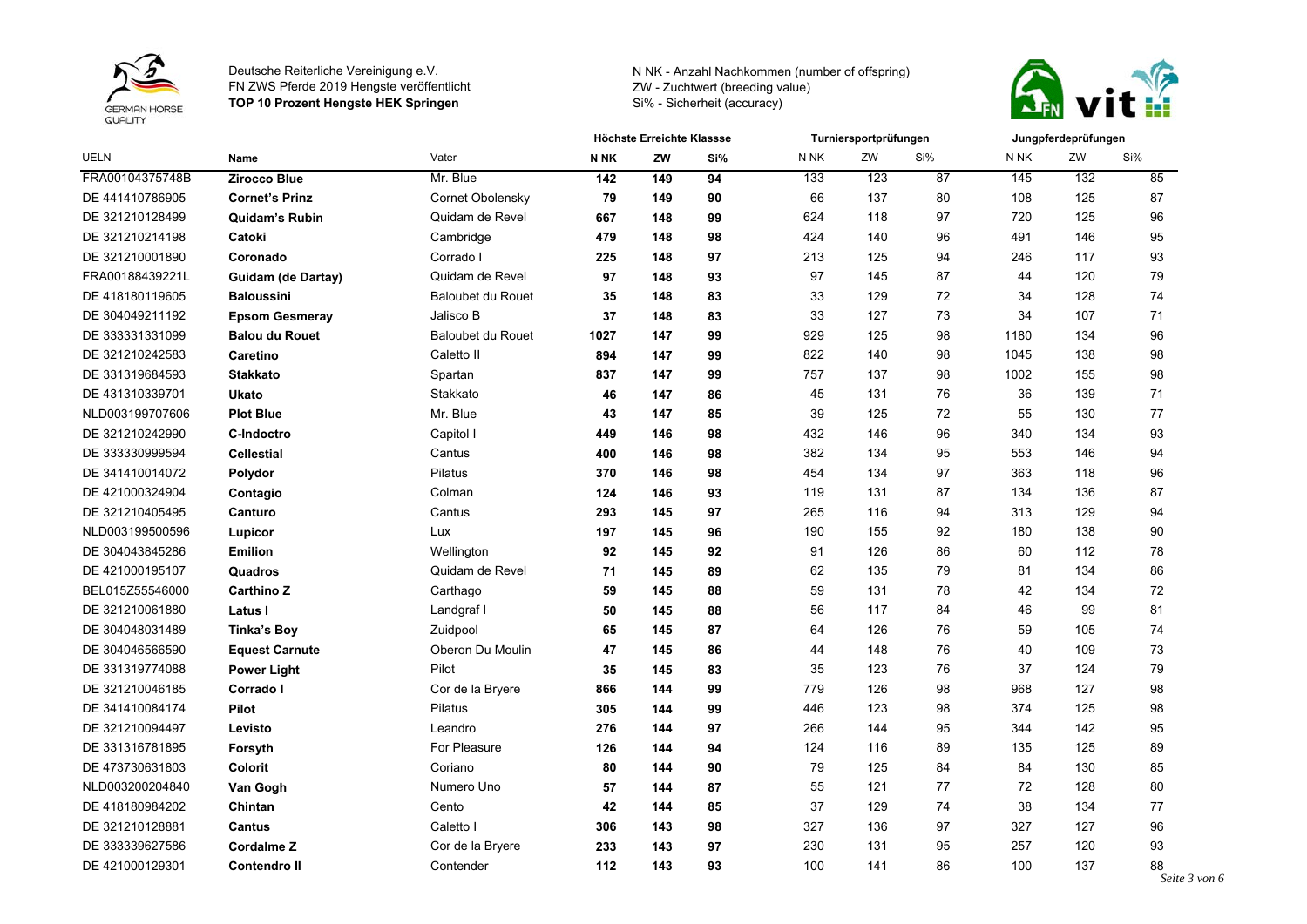



|                 |                          |                  |             | Höchste Erreichte Klassse |     | Turniersportprüfungen |     |     |      | Jungpferdeprüfungen |                     |  |  |
|-----------------|--------------------------|------------------|-------------|---------------------------|-----|-----------------------|-----|-----|------|---------------------|---------------------|--|--|
| <b>UELN</b>     | Name                     | Vater            | <b>N NK</b> | ZW                        | Si% | N NK                  | ZW  | Si% | N NK | ZW                  | Si%                 |  |  |
| DE 441410950103 | <b>Cornet's Stern</b>    | Cornet Obolensky | 97          | 143                       | 92  | 83                    | 125 | 83  | 90   | 128                 | 87                  |  |  |
| DE 433331074400 | Cartogran                | Carthago         | 72          | 143                       | 90  | 41                    | 113 | 73  | 52   | 122                 | 78                  |  |  |
| DE 321210182597 | Casco                    | Cascavelle       | 68          | 143                       | 90  | 66                    | 149 | 82  | 54   | 130                 | 79                  |  |  |
| DE 341412161597 | Larenco                  | Lancer III       | 41          | 143                       | 85  | 41                    | 134 | 75  | 42   | 123                 | 83                  |  |  |
| FRA00184056536Z | Sable Rose (Calvados)    | Uriel            | 117         | 142                       | 94  | 116                   | 145 | 89  | 76   | 113                 | 77                  |  |  |
| DE 333330326898 | Armitage                 | Argentinus       | 103         | 142                       | 92  | 90                    | 132 | 85  | 122  | 128                 | 87                  |  |  |
| DE 321210018493 | Liatos                   | Landgraf I       | 54          | 142                       | 88  | 52                    | 125 | 80  | 59   | 117                 | 85                  |  |  |
| DE 333330892291 | Peter Pan                | Pilot            | 39          | 142                       | 85  | 39                    | 119 | 77  | 30   | 134                 | 82                  |  |  |
| DE 321210154997 | Askari                   | Acord II         | 335         | 141                       | 97  | 320                   | 137 | 95  | 355  | 134                 | 94                  |  |  |
| DE 321210112494 | Quantum                  | Quidam de Revel  | 257         | 141                       | 97  | 236                   | 132 | 94  | 270  | 111                 | 93                  |  |  |
| DE 321210124989 | Corland (DK: Corlando)   | Cor de la Bryere | 168         | 141                       | 96  | 159                   | 148 | 91  | 117  | 131                 | 86                  |  |  |
| DE 441412029203 | <b>Cristallo</b>         | Cornet Obolensky | 223         | 141                       | 96  | 212                   | 129 | 92  | 291  | 130                 | 92                  |  |  |
| NLD003200204912 | Verdi (Q-Verdi)          | Quidam de Revel  | 217         | 141                       | 96  | 200                   | 108 | 91  | 240  | 117                 | 87                  |  |  |
| DE 321210087698 | Chalan                   | Chambertin       | 86          | 141                       | 91  | 81                    | 142 | 85  | 83   | 142                 | 85                  |  |  |
| FRA00179297317N | <b>Narcos II</b>         | Fair Play III    | 43          | 141                       | 90  | 44                    | 134 | 84  | 19   | 117                 | 72                  |  |  |
| DE 304040942595 | Namelus R                | Concorde         | 71          | 141                       | 89  | 68                    | 143 | 79  | 45   | 109                 | 74                  |  |  |
| DE 331317209392 | <b>Drossan</b>           | Drosselklang II  | 40          | 141                       | 86  | 40                    | 119 | 76  | 38   | 126                 | 81                  |  |  |
| DE 421000278903 | Clarimo                  | Clearway         | 569         | 140                       | 98  | 487                   | 117 | 96  | 608  | 134                 | 93                  |  |  |
| DE 421000408301 | Cartani                  | Carthago         | 309         | 140                       | 97  | 271                   | 122 | 94  | 305  | 114                 | 91                  |  |  |
| DE 321210016485 | Come On                  | Cantus           | 250         | 140                       | 97  | 237                   | 127 | 94  | 258  | 131                 | 93                  |  |  |
| DE 321210143290 | Indorado                 | Corrado I        | 122         | 140                       | 94  | 122                   | 131 | 88  | 66   | 127                 | 82                  |  |  |
| FRA00100711473J | <b>Mylord Carthago</b>   | Carthago         | 122         | 140                       | 93  | 112                   | 133 | 83  | 149  | 127                 | 88                  |  |  |
| DE 421000175501 | <b>Quick Nick I</b>      | Quinar           | 47          | 140                       | 86  | 43                    | 135 | 76  | 46   | 118                 | 79                  |  |  |
| DE 321210089190 | <b>Centauer Z</b>        | Capitol I        | 32          | 140                       | 85  | 31                    | 127 | 75  | 22   | 126                 | 71                  |  |  |
| NLD003200413441 | Zacharov (Capello's Boy) | Clinton          | 32          | 140                       | 81  | 31                    | 134 | 70  | 42   | 120                 | 72                  |  |  |
| NLD003199503822 | <b>Numero Uno</b>        | Achill-Libero H  | 499         | 139                       | 98  | 464                   | 129 | 96  | 510  | 135                 | 92                  |  |  |
| DE 321210009183 | <b>Burggraaf</b>         | Landgraf I       | 241         | 139                       | 97  | 247                   | 125 | 95  | 127  | 118                 | 89                  |  |  |
| DE 431312315802 | Perigueux                | Perpignon        | 314         | 139                       | 97  | 290                   | 139 | 94  | 414  | 151                 | 93                  |  |  |
| DE 331310278689 | Cashman                  | Contender        | 166         | 139                       | 95  | 164                   | 113 | 91  | 184  | 117                 | 91                  |  |  |
| DE 321210022488 | Celano                   | Capitol I        | 163         | 139                       | 95  | 160                   | 135 | 91  | 123  | 122                 | 88                  |  |  |
| DE 361610064396 | <b>For Keeps</b>         | For Pleasure     | 142         | 139                       | 94  | 137                   | 125 | 90  | 143  | 113                 | 87                  |  |  |
| DE 404040741302 | Nintender                | Namelus R        | 115         | 139                       | 93  | 93                    | 129 | 85  | 109  | 123                 | 84                  |  |  |
| FRA00193000175C | <b>Flipper D'Elle</b>    | Double Espoir    | 88          | 139                       | 91  | 86                    | 140 | 83  | 72   | 116                 | 79                  |  |  |
| DE 321210097688 | Capriol                  | Capitol I        | 67          | 139                       | 90  | 66                    | 133 | 84  | 58   | 120                 | 85                  |  |  |
| DE 304045991294 | <b>Montender</b>         | Contender        | 70          | 139                       | 90  | 66                    | 127 | 84  | 79   | 140                 | 85                  |  |  |
| DE 441411244806 | Capistrano               | Cornet Obolensky | 61          | 139                       | 88  | 60                    | 131 | 77  | 92   | 141                 | 85<br>Seite 4 von 6 |  |  |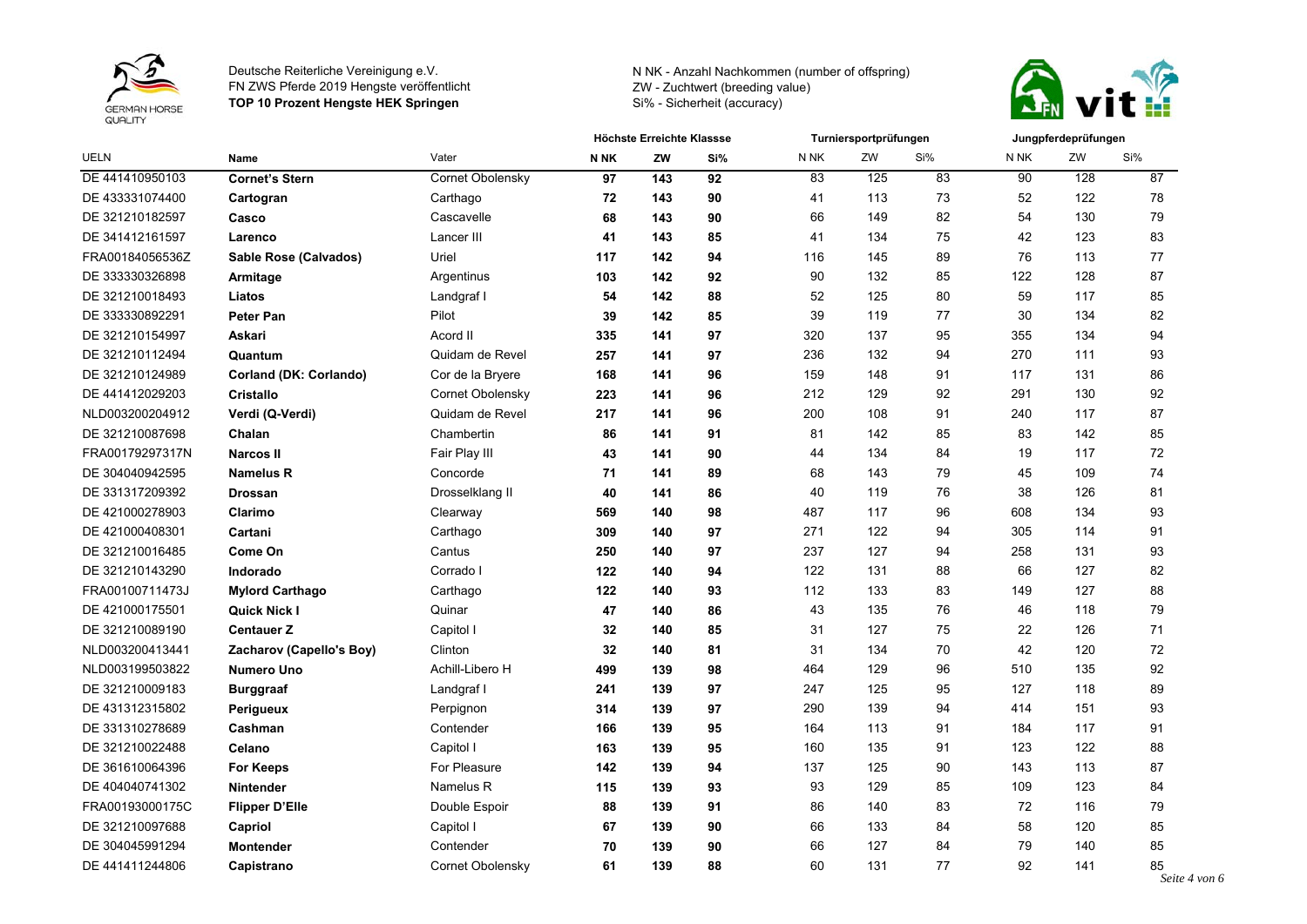



|                 | Name                   | Vater                    | Höchste Erreichte Klassse |     |     | Turniersportprüfungen |     |     | Jungpferdeprüfungen |     |     |
|-----------------|------------------------|--------------------------|---------------------------|-----|-----|-----------------------|-----|-----|---------------------|-----|-----|
| <b>UELN</b>     |                        |                          | <b>N NK</b>               | ZW  | Si% | N NK                  | ZW  | Si% | N NK                | ZW  | Si% |
| DE 431317221101 | <b>Albatros</b>        | Acord II                 | 54                        | 139 | 87  | 53                    | 140 | 79  | 51                  | 136 | 83  |
| DE 321210176396 | Colman                 | Carthago                 | 630                       | 138 | 99  | 567                   | 123 | 97  | 708                 | 135 | 96  |
| DE 321210276294 | Acorado I              | Acord II                 | 411                       | 138 | 98  | 387                   | 123 | 97  | 503                 | 123 | 96  |
| DE 321210097093 | <b>Chambertin</b>      | Cambridge                | 407                       | 138 | 98  | 401                   | 127 | 96  | 415                 | 130 | 93  |
| DE 321210133897 | <b>Con Air</b>         | Contender                | 480                       | 138 | 98  | 420                   | 132 | 96  | 474                 | 129 | 94  |
| DE 304040014772 | Nimmerdor              | Farn                     | 77                        | 138 | 96  | 88                    | 136 | 94  | 56                  | 128 | 91  |
| DE 333330887393 | <b>Sandro Boy</b>      | Sandro                   | 171                       | 138 | 95  | 142                   | 110 | 90  | 192                 | 119 | 92  |
| DE 441411506303 | Corlensky G I          | Cornet Obolensky         | 153                       | 138 | 94  | 140                   | 121 | 88  | 177                 | 130 | 90  |
| DE 433331649501 | Cartoon                | Carthago                 | 84                        | 138 | 91  | 57                    | 96  | 78  | 67                  | 127 | 80  |
| DE 321210018297 | <b>Corofino II</b>     | Corrado I                | 83                        | 138 | 91  | 77                    | 136 | 84  | 87                  | 123 | 85  |
| DE 321210071295 | <b>Canabis</b>         | Contender                | 53                        | 138 | 88  | 48                    | 108 | 77  | 57                  | 116 | 77  |
| DE 333330896092 | Quilot                 | <b>Quick Star</b>        | 25                        | 138 | 81  | 25                    | 122 | 71  | 23                  | 106 | 76  |
| DE 321210145291 | <b>Limbus</b>          | Landgraf I               | 351                       | 137 | 98  | 319                   | 139 | 95  | 376                 | 121 | 95  |
| DE 321210617974 | Calando I              | Cor de la Bryere         | 255                       | 137 | 97  | 258                   | 130 | 96  | 308                 | 120 | 95  |
| DE 331313907078 | <b>Grandeur</b>        | Gralsritter              | 257                       | 137 | 97  | 258                   | 126 | 95  | 291                 | 113 | 93  |
| DE 321210093778 | <b>Caletto II</b>      | Cor de la Bryere         | 18                        | 137 | 93  | 61                    | 129 | 93  | 36                  | 125 | 92  |
| DE 321210086492 | Libertino I            | Landgraf I               | 73                        | 137 | 91  | 71                    | 125 | 83  | 84                  | 125 | 87  |
| DE 304046236398 | <b>Al Cantino</b>      | Ahorn                    | 60                        | 137 | 89  | 59                    | 133 | 82  | 67                  | 122 | 84  |
| NLD003200510669 | <b>For Fashion</b>     | For Pleasure             | 50                        | 137 | 86  | 35                    | 139 | 71  | 46                  | 138 | 83  |
| DE 421000011503 | Artani                 | Acorado I                | 47                        | 137 | 85  | 43                    | 114 | 75  | 49                  | 128 | 83  |
| DE 433330522000 | <b>Incolor</b>         | C-Indoctro               | 43                        | 137 | 85  | 41                    | 130 | 75  | 45                  | 116 | 76  |
| DE 481110419801 | <b>Baloubino B</b>     | <b>Baloubet du Rouet</b> | 38                        | 137 | 84  | 37                    | 131 | 74  | 40                  | 118 | 80  |
| DE 433330279700 | Lex Lugar              | Lordanos                 | 31                        | 137 | 81  | 29                    | 130 | 71  | 34                  | 134 | 79  |
| DE 321210086486 | <b>Cascavelle</b>      | Cantus                   | 164                       | 136 | 96  | 161                   | 137 | 92  | 195                 | 114 | 93  |
| DE 333330655396 | <b>Couleur-Rubin</b>   | Cordalme Z               | 205                       | 136 | 96  | 197                   | 141 | 93  | 229                 | 123 | 91  |
| DE 321210400398 | <b>Cassus</b>          | Cassini I                | 162                       | 136 | 95  | 152                   | 123 | 89  | 188                 | 137 | 91  |
| DE 321210231287 | <b>Lavall II</b>       | Landgraf I               | 140                       | 136 | 95  | 137                   | 114 | 91  | 169                 | 86  | 92  |
| BEL002W00001590 | <b>Nonstop</b>         | Darco                    | 111                       | 136 | 93  | 110                   | 133 | 87  | 71                  | 118 | 77  |
| DE 421000244601 | Cero I                 | Calido I                 | 97                        | 136 | 92  | 93                    | 122 | 83  | 117                 | 139 | 90  |
| DE 321210142893 | <b>Ars Vivendi</b>     | Acord II                 | 85                        | 136 | 91  | 81                    | 104 | 84  | 86                  | 121 | 87  |
| DE 431316920003 | <b>Avec Coeur</b>      | Acorado I                | 51                        | 136 | 85  | 47                    | 100 | 76  | 49                  | 118 | 80  |
| FRA00192189441K | <b>Ephebe For Ever</b> | Galoubet A               | 38                        | 136 | 85  | 35                    | 129 | 74  | 36                  | 98  | 75  |
| DE 341410375687 | Giorgio                | Graziano                 | 40                        | 136 | 85  | 39                    | 112 | 76  | 40                  | 104 | 73  |
| DE 457000297206 | Crossfire              | Cellestial               | 33                        | 136 | 82  | 33                    | 136 | 72  | 37                  | 138 | 80  |
| DE 421000339405 | <b>Diarado</b>         | Diamant de Semilly       | 733                       | 135 | 99  | 618                   | 131 | 97  | 944                 | 141 | 96  |
| DE 321210127290 | <b>Clinton I</b>       | Carolus I                | 378                       | 135 | 98  | 337                   | 128 | 95  | 414                 | 134 | 92  |